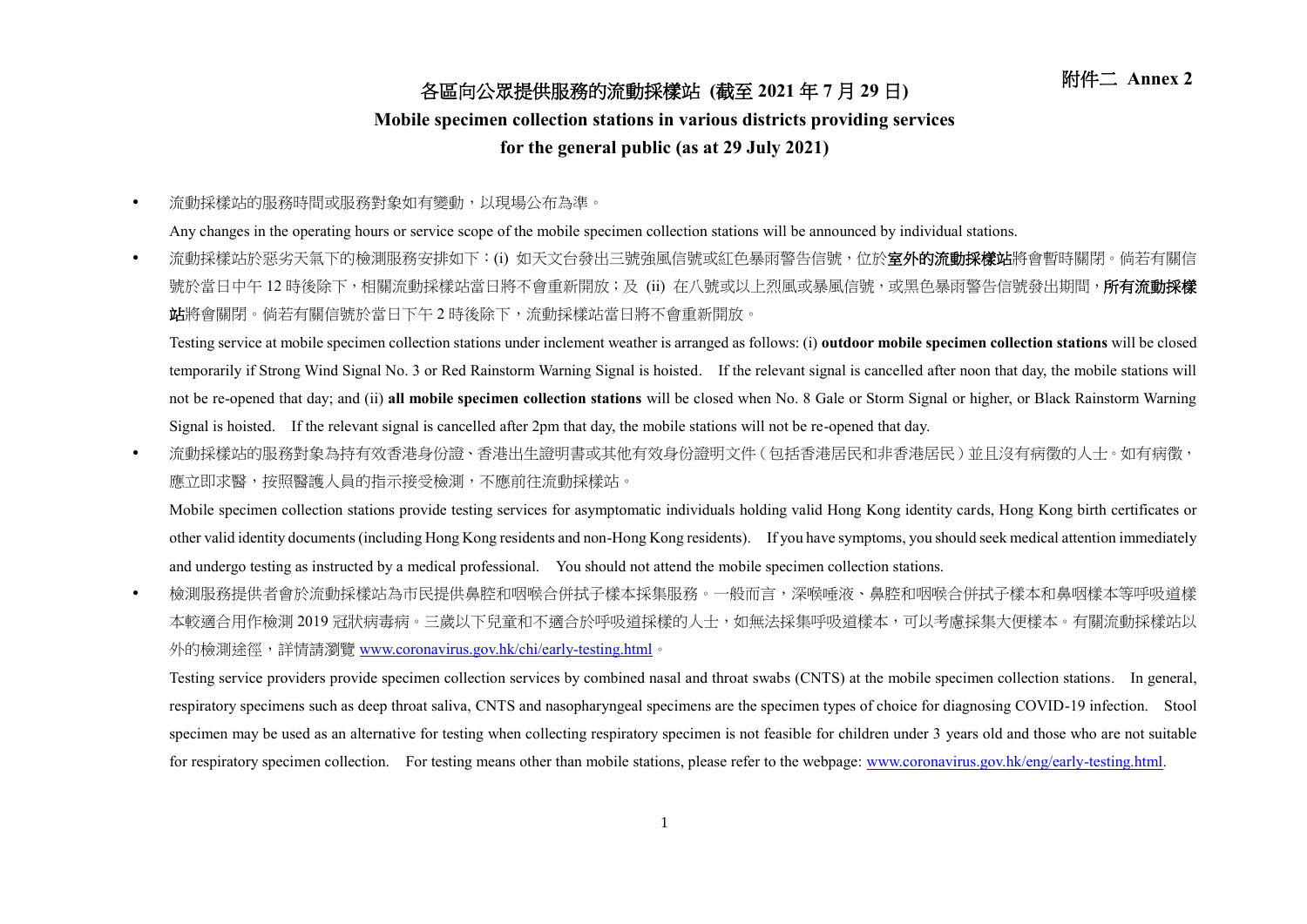| 地區              | 流動採樣站                              | 開放日期                 | 服務時間                   | 服務對象                                           |  |
|-----------------|------------------------------------|----------------------|------------------------|------------------------------------------------|--|
| <b>District</b> | Mobile specimen collection station | <b>Opening dates</b> | <b>Operating hours</b> | <b>Service scope</b>                           |  |
|                 | 港島 Hong Kong Island                |                      |                        |                                                |  |
| 中西區             | 中環愛丁堡廣場                            | 直至8月8日               | 上午10時至晚上8時             | 須接受強制檢測的人士(包括餐飲                                |  |
| Central $\&$    | Edinburgh Place, Central           | until 8 August       | 10am to 8pm            | 業務員工及第 599F 章的表列處所                             |  |
| Western         |                                    |                      |                        | 員工)                                            |  |
|                 |                                    |                      |                        | Persons subject to compulsory testing          |  |
|                 |                                    |                      |                        | (including staff of catering and               |  |
|                 |                                    |                      |                        | scheduled premises under Cap. 599F)            |  |
|                 |                                    |                      |                        |                                                |  |
| 東區              |                                    | 7月27至29日             | 上午10時至晚上8時             |                                                |  |
|                 | 鰂魚涌社區會堂停車場 ◆                       |                      |                        | 須接受強制檢測的當區居民及工作                                |  |
| Eastern         | Carpark of Quarry Bay Community    | 27 to 29 July        | 10am to 8pm            | $\lambda \boxplus$ Local residents and workers |  |
|                 | Hall $\blacklozenge$               |                      |                        | subject to compulsory testing                  |  |
|                 |                                    |                      |                        |                                                |  |
|                 | 太古城金殿台唐宮閣附近位置                      | 8月1及8日               | 中午12時至晚上10時            | 須接受強制檢測的唐宮閣居民及工                                |  |
|                 | Area near Tang Kung Mansion,       | 1 and 8 August       | 12noon to 10pm         | 作人員 Residents and workers of                   |  |
|                 | Kam Din Terrace, Taikoo Shing      |                      |                        | Tang Kung Mansion subject to                   |  |
|                 |                                    |                      |                        | compulsory testing                             |  |
|                 |                                    |                      |                        |                                                |  |
| 九龍 Kowloon      |                                    |                      |                        |                                                |  |
| 黃大仙             | 黃大仙廣場                              | 直至8月8日               | 上午10時至晚上8時             | 所有市民                                           |  |
| Wong Tai        | Wong Tai Sin Square                | until 8 August       | 10am to 8pm            | All members of the public                      |  |
| Sin             |                                    |                      |                        |                                                |  |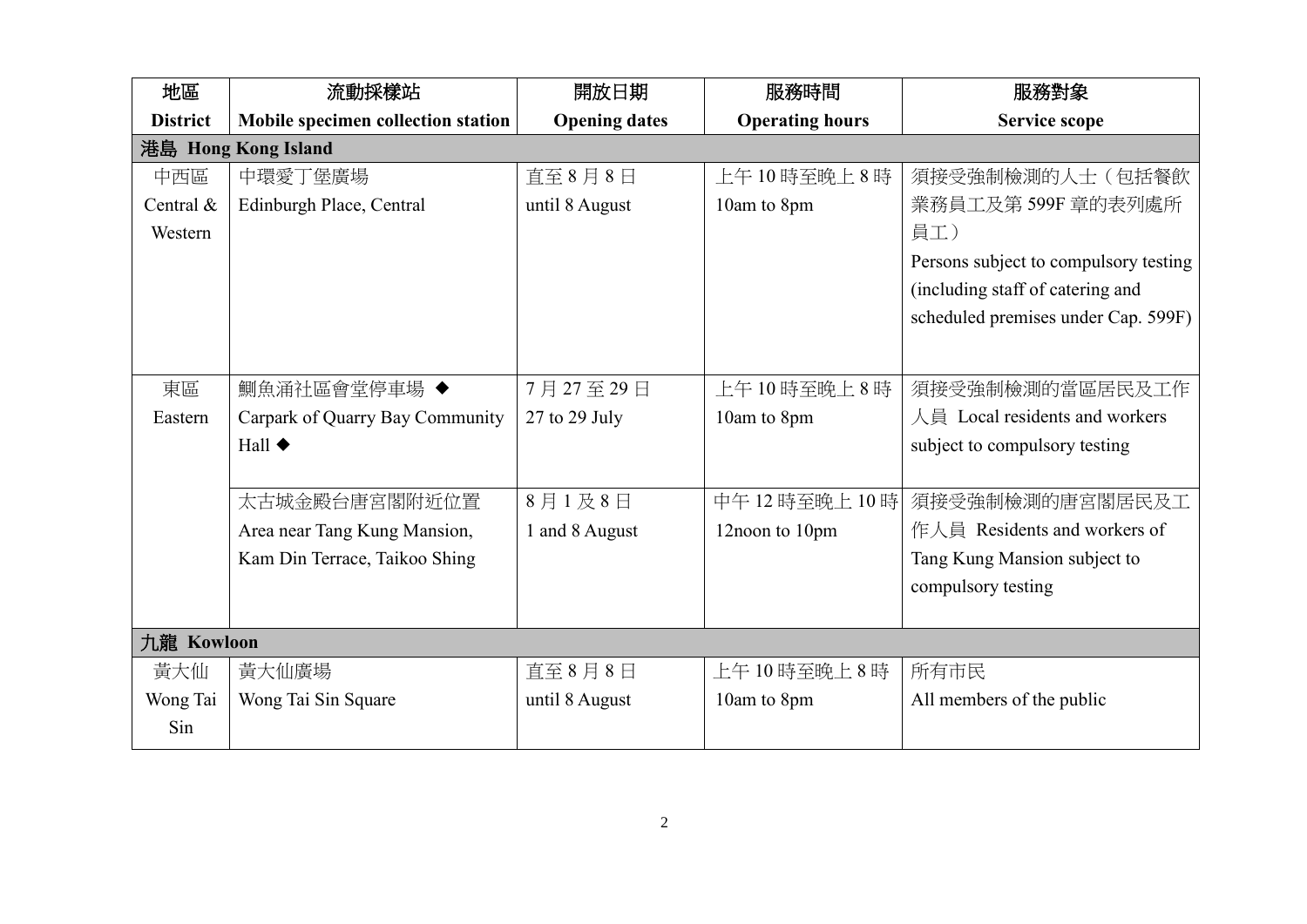| 深水埗      | 長沙灣麗閣邨                          | 直至8月1日         | 上午10時至晚上8時  | 須接受強制檢測的人士(包括餐飲                       |
|----------|---------------------------------|----------------|-------------|---------------------------------------|
| Sham     | 麗閣社區會堂 ◆                        | until 1 August | 10am to 8pm | 業務員工及第599F 章的表列處所                     |
| Shui Po  | Lai Kok Community Hall, Lai Kok |                |             | 員工)                                   |
|          | Estate, Cheung Sha Wan ◆        |                |             | Persons subject to compulsory testing |
|          |                                 |                |             | (including staff of catering and      |
|          |                                 |                |             | scheduled premises under Cap. 599F)   |
| 油尖旺      | 廣東道/佐敦道交界                       | 直至8月1日         | 上午10時至晚上8時  | 須接受強制檢測的人士(包括餐飲                       |
| Yau Tsim | 九龍佐治五世紀念公園                      | until 1 August | 10am to 8pm | 業務員工及第599F 章的表列處所                     |
| Mong     | 七人足球場                           |                |             | 員工)                                   |
|          | 7-a-side Soccer Pitch of King   |                |             | Persons subject to compulsory testing |
|          | George V Memorial Park, Kowloon |                |             | (including staff of catering and      |
|          | (Junction of Canton Road and    |                |             | scheduled premises under Cap. 599F)   |
|          | Jordan Road)                    |                |             |                                       |
|          |                                 |                |             |                                       |
|          | 旺角洗衣街59號                        | 直至8月1日         | 上午10時至晚上8時  | 須接受強制檢測的人士(包括餐飲                       |
|          | 麥花臣遊樂場                          | until 1 August | 10am to 8pm | 業務員工及第599F 章的表列處所                     |
|          | MacPherson Playground, 59 Sai   |                |             | 員工)                                   |
|          | Yee Street, Mong Kok            |                |             | Persons subject to compulsory testing |
|          |                                 |                |             | (including staff of catering and      |
|          |                                 |                |             | scheduled premises under Cap. 599F)   |
|          | 油麻地鴉打街臨時遊樂場                     | 直至8月1日         | 上午10時至晚上8時  | 餐飲業務員工及第599F 章的表列                     |
|          | <b>Arthur Street Temporary</b>  | until 1 August | 10am to 8pm | 處所員工                                  |
|          | Playground, Yau Ma Tei          |                |             | Staff of catering and scheduled       |
|          |                                 |                |             | premises under Cap. 599F              |
|          |                                 |                |             |                                       |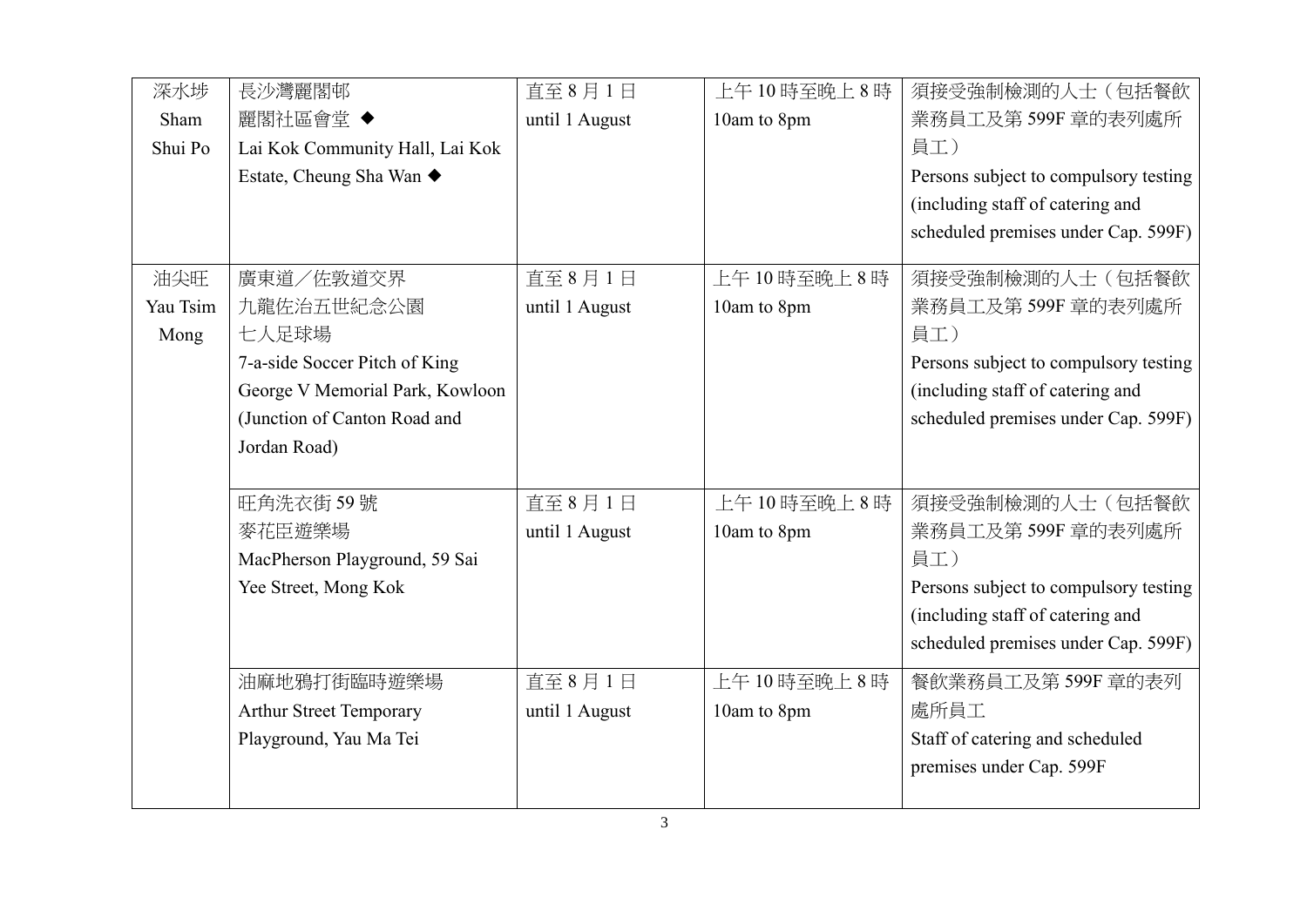|                    | 尖沙咀漢口道 5-15 號漢口中心外                 | 直至8月1日         | 上午10時至晚上8時  | 須接受強制檢測的人士(包括餐飲                       |
|--------------------|------------------------------------|----------------|-------------|---------------------------------------|
|                    | Outside Hankow Centre, 5-15        | until 1 August | 10am to 8pm | 業務員工及第599F 章的表列處所                     |
|                    | Hankow Road, Tsim Sha Tsui         |                |             | 員工)                                   |
|                    |                                    |                |             | Persons subject to compulsory testing |
|                    |                                    |                |             | (including staff of catering and      |
|                    |                                    |                |             | scheduled premises under Cap. 599F)   |
|                    |                                    |                |             |                                       |
| 新界 New Territories |                                    |                |             |                                       |
| 荃灣                 | 沙咀道遊樂場                             | 直至8月8日         | 上午8時至晚上8時   | 所有市民                                  |
| <b>Tsuen</b>       | Sha Tsui Road Playground           | until 8 August | 8am to 8pm  | All members of the public             |
| Wan                |                                    |                |             |                                       |
| 元朗                 | 元朗安興街安興遊樂場                         | 直至8月1日         | 上午8時至晚上8時   | 須接受強制檢測的人士(包括餐飲                       |
| Yuen               | On Hing Playground on On Hing      | until 1 August | 8am to 8pm  | 業務員工及第599F 章的表列處所                     |
| Long               | Street, Yuen Long                  |                |             | 員工)                                   |
|                    |                                    |                |             | Persons subject to compulsory testing |
|                    |                                    |                |             | (including staff of catering and      |
|                    |                                    |                |             | scheduled premises under Cap. 599F)   |
|                    |                                    |                |             |                                       |
|                    | 天水圍天瑞路7號天瑞體育館 ◆                    | 直至8月1日         | 上午8時至晚上8時   | 所有市民                                  |
|                    | Tin Shui Sports Centre, No. 7, Tin | until 1 August | 8am to 8pm  | All members of the public             |
|                    | Shui Road, Tin Shui Wai            |                |             |                                       |
|                    |                                    |                |             |                                       |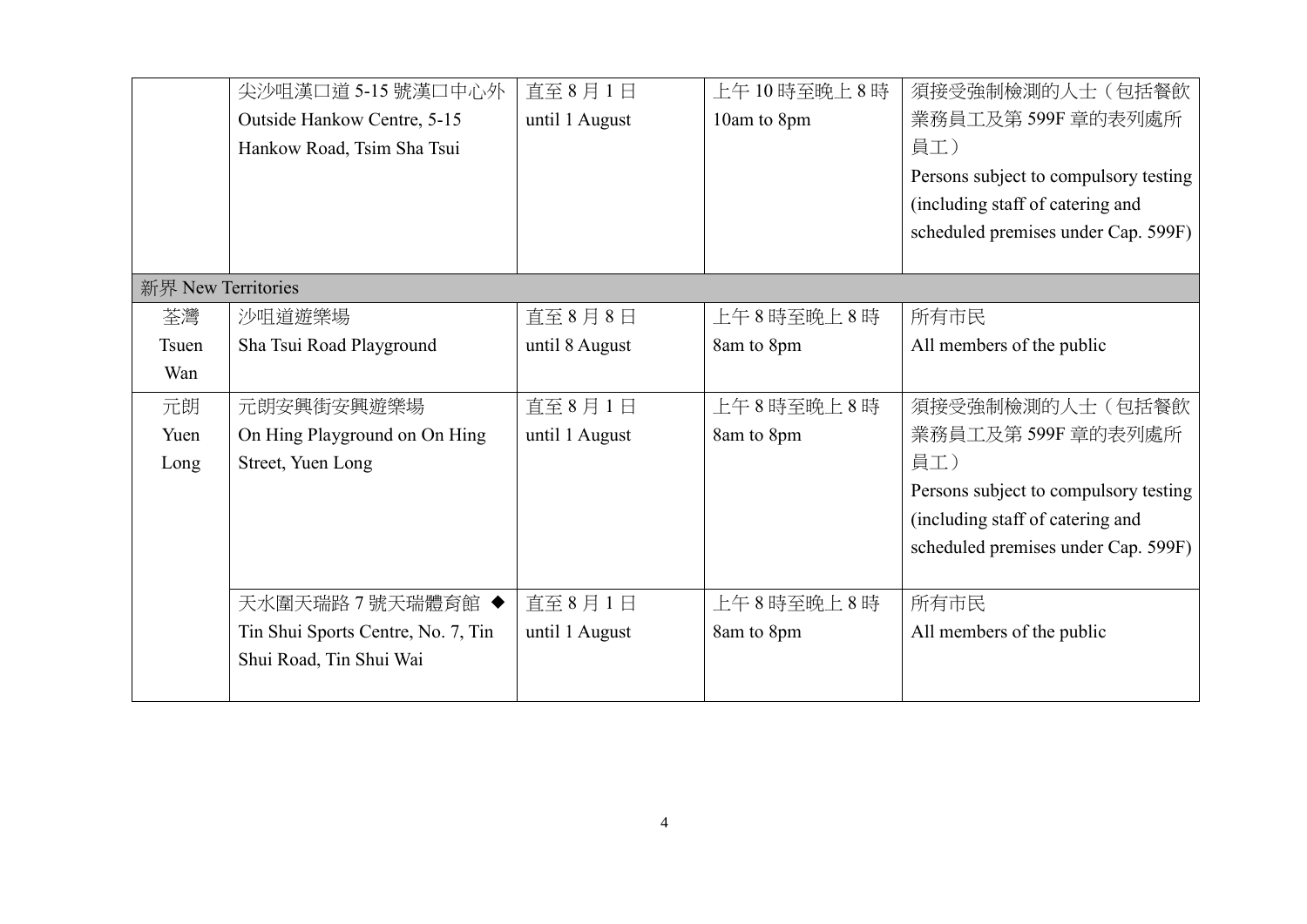| 屯門             | 建生社區會堂◆                          | 直至8月8日         | 上午10時至晚上8時  | 須接受強制檢測的人士(包括餐飲                       |
|----------------|----------------------------------|----------------|-------------|---------------------------------------|
| Tuen Mun       | Kin Sang Community Hall ◆        | until 8 August | 10am to 8pm | 業務員工及第599F 章的表列處所                     |
|                |                                  |                |             | 員工)                                   |
|                |                                  |                |             | Persons subject to compulsory testing |
|                |                                  |                |             | (including staff of catering and      |
|                |                                  |                |             | scheduled premises under Cap. 599F)   |
|                |                                  |                |             |                                       |
| 沙田             | 源禾路1號沙田大會堂廣場                     | 直至8月8日         | 上午10時至晚上8時  | 須接受強制檢測的人士(包括餐飲                       |
| Sha Tin        | (近新城市廣場)                         | until 8 August | 10am to 8pm | 業務員工及第599F 章的表列處所                     |
|                | Plaza, Sha Tin Town Hall, 1 Yuen |                |             | 員工)                                   |
|                | Wo Road (near New Town Plaza)    |                |             | Persons subject to compulsory testing |
|                |                                  |                |             | (including staff of catering and      |
|                |                                  |                |             | scheduled premises under Cap. 599F)   |
|                |                                  |                |             |                                       |
| 大埔             | 大埔鄉事會街2號                         | 直至8月8日         | 上午10時至晚上8時  | 須接受強制檢測的人士(包括餐飲                       |
| Tai Po         | 大埔社區中心地下有蓋操場 ◆                   | until 8 August | 10am to 8pm | 業務員工及第599F 章的表列處所                     |
|                | Covered play area, G/F,          |                |             | 員工)                                   |
|                | Tai Po Community Centre, No. 2   |                |             | Persons subject to compulsory testing |
|                | Heung Sze Wui Street, Tai Po ◆   |                |             | (including staff of catering and      |
|                |                                  |                |             | scheduled premises under Cap. 599F)   |
|                |                                  |                |             |                                       |
| 離島             | 東涌北公園七人硬地足球場                     | 直至 7月31日       | 上午10時至晚上8時  | 所有市民                                  |
| <b>Islands</b> | 7-a-side Hard-surfaced Soccer    | until 31 July  | 10am to 8pm | All members of the public             |
|                | Pitch, Tung Chung North Park     |                |             |                                       |
|                |                                  |                |             |                                       |